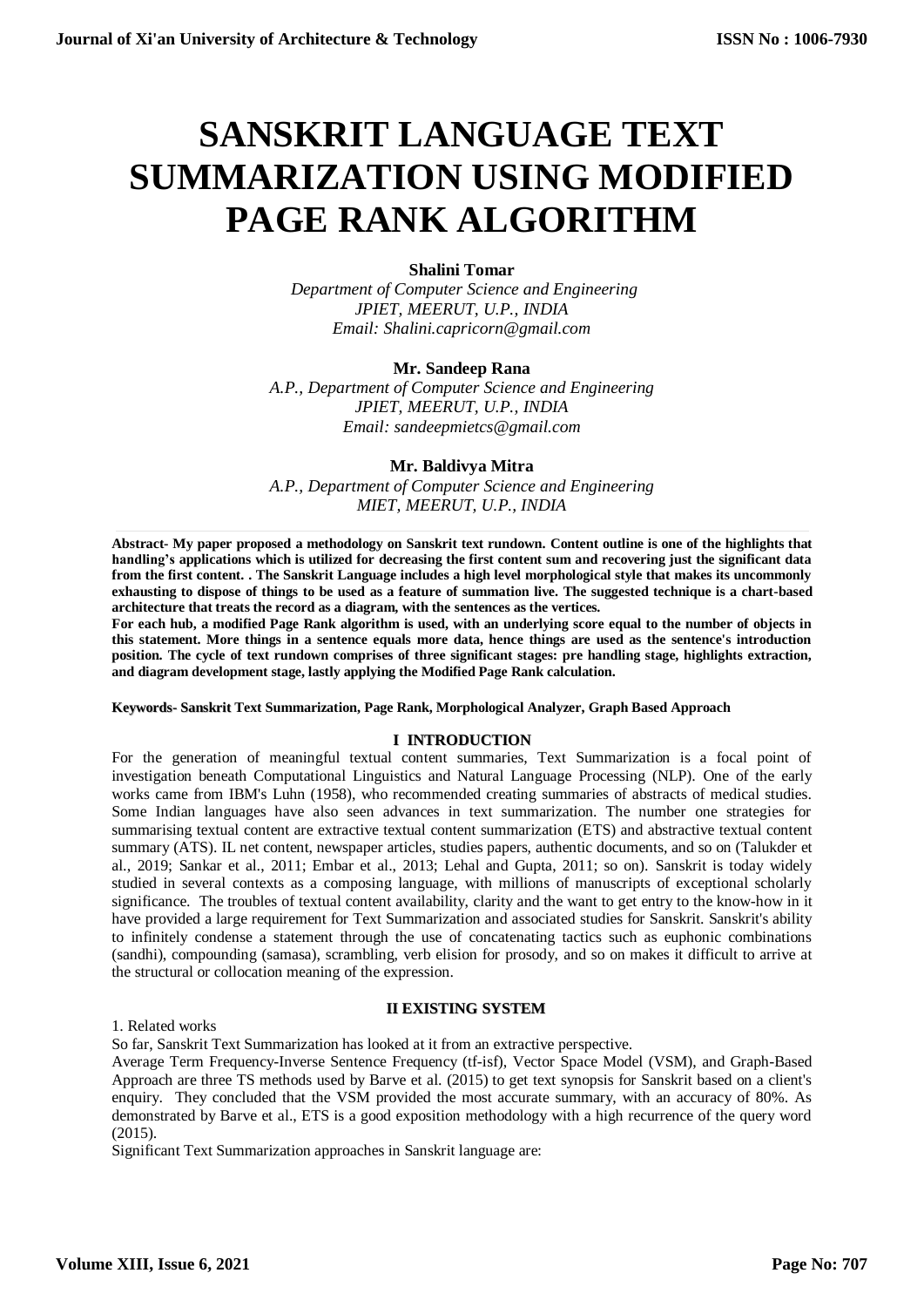2.1:- Abstractive Text Summarization: Scholars have various bases for getting sorted out the kinds of text outline. The greater part of them can go under at least one of these classifications:

1. Construction versus Semantic metho -dology (Sunitha et al, 2016)

2. AI (Machine Learning) based techniques (Traang and Anh, 2019; Talukder k et al., 2019)

3. Methodology based on Corpora (Haussler et. al., 2003)

2.1.1. Semantic approach vs. construction technique Sunitha et al. (2016) provide a summary of current ATS for ILs strategies.

The most important techniques to deal with ATS in ILs can be divided into two categories:

Semantics-based and structure-based

2.1.2. AI Approaches:

One alternate method of characterizing the TS types is the ML based methodology: managed and unaided techniques (Fizi-Derakashi and Mazid, 2015).

2.1.3. Methodology based on Corpus:

This clarifies Corpus using appropriate explanation plans such as POS, NER, and talk comment mechanisms such as the Rhetorical-Structure Theory (Thompson and Mann, 1988; Zahri et al., 2015; Jones, 1999), among others. 2.2:- Query Based Extracted Text Summarization: -

The strategies depend on normal term recurrence, the VSM (Vector Space Model) and a chart based method. 2.3:- Hybrid methodology for text outline: -

It is Syntactical information and Sanskrit Memamsa Principle based methodology.

It is a coordinated syntactic information and sentence combination for abstractive multi report outline framework.

3. Inspiration and issue of explanation:-

Many experts in the field of Sanskrit text outline utilise a chart based on Page Rank computation. This study employs a modified Page Rank calculation that incorporates the Weight of the edge as a requirement, as well as the quantity of items in the sentence as the underlying position of the sentence. In any case, in Sanskrit there may be no fundamental manner like English to test if a phrase is an issue in mild of the reality that there are not any capitalized or lowercase letters like in English; what is more, modern-day pupils do exclude diacritics of their composed content. As a result, morphological arrangement is required to extract things from text. In addition, in order to provide the optimum presentation, this exploration endeavours to use a change quantity of emphases with ModifiedPage Rank calculation to get the quality presentation.

4. Diagrams in textual content:

A graph  $G(Y, E)$  is a numerical representation of a pair of logical connections between objects. The diagram has precept matters V: vertices and E: edges. Edges address the idea of a relationship between two vertices, while vertices address the most important aspect of the discussed framework. In text outline there are numerous methodologies like Lex Rank, Text Rank or Page Rank calculation.

5. Page Rank calculation:

Page Rank calculation utilizes this plan to rank the pages that show up in the indexed lists. Page Rank doesn't consider every one of the inbound connections from the pages equivalent; the connection will take an additional significance relying upon the significance of the page that comes from it.

PR (P) = (1 - d) + d \* 
$$
\sum_{i=0}^{N} \frac{PR (ui)}{N}
$$
 (1)

6. Modified Page Rank Calculation:

A Modified Page Rank depends primarily on the parts of Page Rank calculation with the accompanying contrasts:

(1) Pages are replaced with phrases from the record;

(2) The heaviness of the sides between hubs determined by the cosine resemblance, while within the first Page Rank there's no weight on the proposed graph's edge.

(3) The underlying position of every sente- nce is that the quantity of things during this dislike the primary Page Rank which provides the underlying position similarly to all or any hubs which approaches 1/N and here N is the quantity of sentence within the archive.

(4) The PageRank is altered as in MPR Formula. MPR Formula is employed to compute the new position of hub (h), Where PR ( $Vi$ ) is that the current position of sentences and E (h,  $Vi$ ) is that the heaviness of edge interface sentences (h) and  $(V<sub>i</sub>)$  which is likewise the cosine similitude between these two sentences, at long last the summation is separated by the number of the leftover sentences within the report N-1, which is that the quantity of sentences within the archive D with barring the present sentence, to urge the new position of sentence (h).

$$
\text{MPR} \text{ (h)} = (1-d) \, d \, * \sum_{i=1}^{N} \frac{PR \, (i \cdot i) * E(h, i \cdot i)}{N-1} \quad \text{ (2)}
$$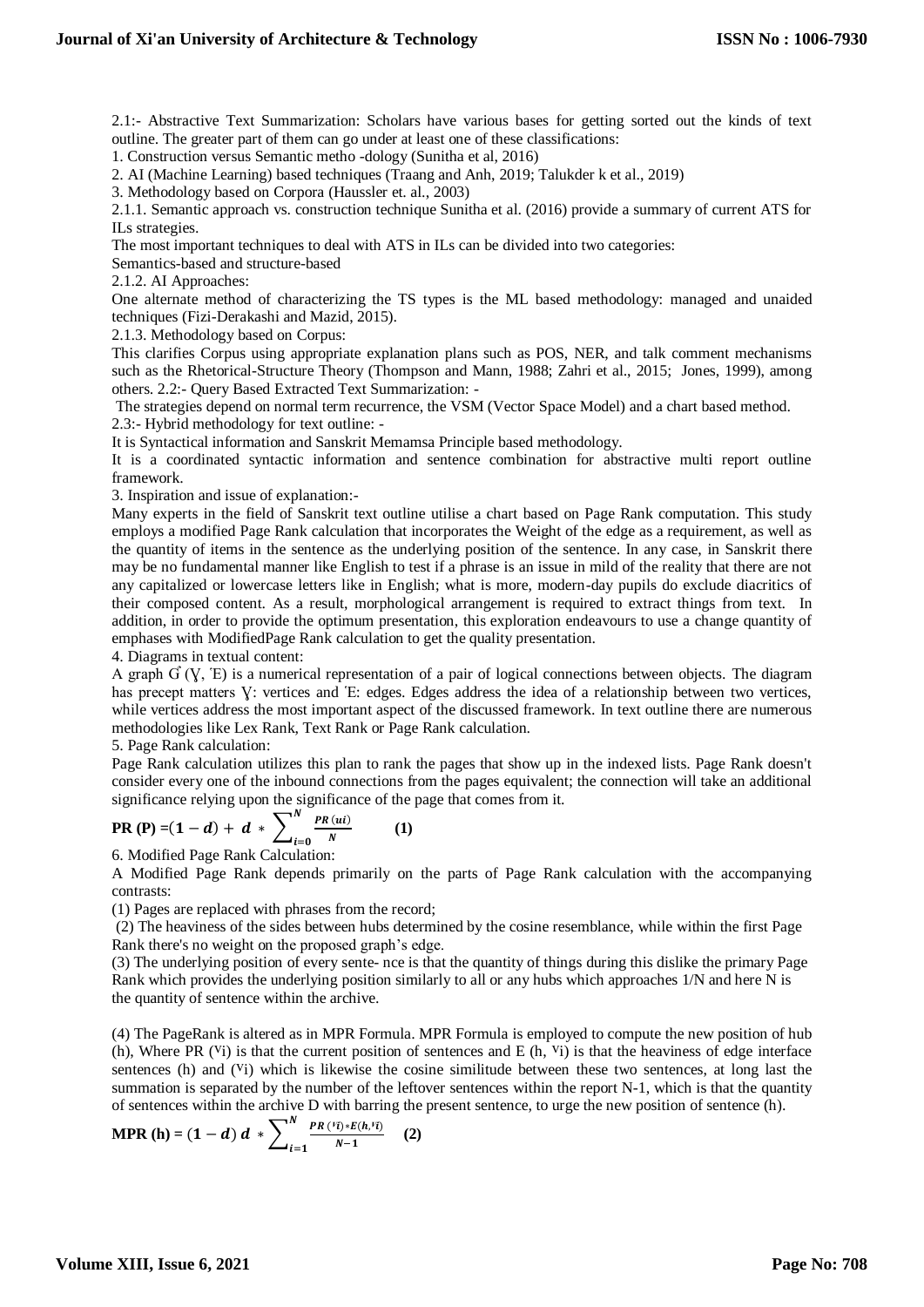### **III THE PROPOSED APPROACH**

Three major stages are depicted in the suggested approach's flow diagram. Separating text from record is the first step, followed by preprocessing tasks such as standardisation, tokenization, stemming, stop word removal and morphological evaluation. The ideal highlights are deleted in the second stage, and the record is then displayed as a diagram.

Finally, in the third stage, the Page Rank calculation is altered, the synopsis is removed, and the presentation is evaluated.

The phases of the suggested strategy are as follows:

1. Stage First: Pre-handling:-

The archive is loaded and dissected at this point in order to prepare for highlight extraction.

1.1: Single-input archive: Extracting text from a single Sanskrit-language report and encoding it in utf-8 Itranslator 2003.

1.2: Normalization: In this step, numbers are removed from the sentence, but no letter set letters are removed from the sentence.

There is less emphasis on the letters 'I', 'II', and ',' in Sanskrit.For Ardhviram and Purnviram, the pictures 'I' and 'II' are used separately.

1.3: Tokenization: In this development the record is disconnected into regions, by then the segments into sentences, at long last the sentences into words.

1.4: Eliminating prevent phrases: discarding stop phrases bring down the substance material to extra cherished expressions. The calculation is executed as beneath given advances.

Stage 1: The text of the objective report is tokenized, and individual words are stored in exhibits.

Stage 2: From the stopword list, a single prevent word is chosen.

Stage 3: Using the consecutive inquiry approach, the stop word is compared to the target text in the form of a cluster.

Stage 4: If it matches, the word in the cluster is removed, and the correlation is delayed until the length of the exhibit is determined.

Stage 5: Following the complete expulsion of a stopword, a new stopword is selected from the stopword list, and the calculation is repeated as in stage 2. The process continues until all of the stopwords have been considered.

Stage 6: Stopword separation in the resultant content is shown, as well as other required insights such as the stopword eliminated, the number of stopwords eliminated from the target text, all out include of words in the target text, include of words in the resultant content, and singular stop word include found in the target text.

1.5: Stemming: To remove the base of each word in the phrase, Sanskrit Grammarian rendition 3.28 and INRIA Sanskrit Stemmer are used. This transaction is used to reduce the quantity of words; no doubt, throughout the entire existence of the set of experiences have re-get back to the great rich.

1.6: Morphological investigation: In this progression SanskritTagger is utilized it creates lexical and grammatical feature examinations of computerized Sanskrit messages utilizing a stochastic language model. SanskritTagger has been utilized to construct the explained text corpus from which the Digital Corpus of Sanskrit (DCS) has been removed. In this cycle, each word in the sentence is assigned a tag that corresponds to its POS location in the sentence.

The words' position could be a thing, an action word, a relational word, a stop word article, and so on. This interaction is used to determine the number of things in each phrase. 2. Stage Second: Extracting data and creating a diagram are included:-

In this stage the required highlights are removed, and afterward report is displayed as a diagram.

2.1: Extraction of features: At this stage, two types of highlights are extracted. The foundation of the word is equivalent to the term in this process.

• Cosine Two Sentences Have a Lot in Common

$$
\text{Cosine\_Similarity} = \frac{\sum_{k=1}^{m} \text{TF-IDF}(t_{ik}) * \text{TF-IDF}(t_{jk})}{\sqrt{\sum_{k=1}^{m} \text{TF-IDF}(t_{ik})^2} * \sqrt{\sum_{k=1}^{m} \text{TF-IDF}(t_{jk})^2}} \tag{3}
$$

• Checking of things coming about because of the morphological examination step in each phrase.

In the morphological inquiry step, this element is used as an underlying position for each sentence that reveals a model.

2.2: Weighting and building chart

3. Stage Third: Using Modified Page Rank and extracting an outline:

At this point, the Modified PageRank calculation is performed, and the outline is then extracted.

3.1. Modified PageRank is used.

The Modified PageRank formula is used in this sequence, with the starting position for each sentence approaching its own tally of items. The PageRank is used with a variety of emphases: 10, 100, 1000, 10,000,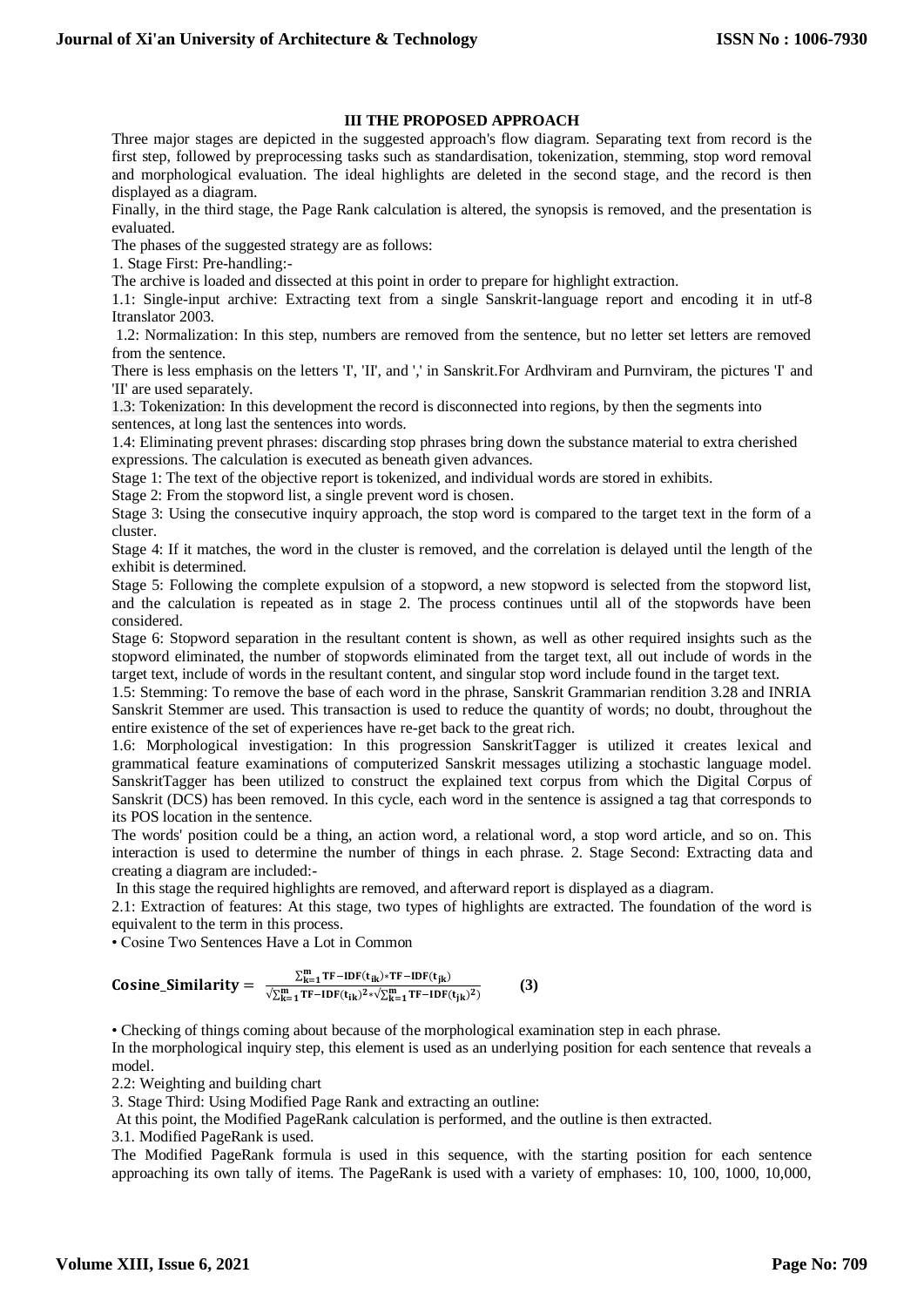100,000, and a million. These numerous numbers of cycles are used to obtain the most emphases in order to arrive at the ideal show.

3.2. Extraction of the outline

Hubs are organised in this progression based on their previous location. Sentences are eliminated one at a time and added to the synopsis until the pressure proportion is met; if the overlaying between the selected sentence and some other sentence in the define is extraordinarily high at that point, this sentence is fail to stop repetition. 3.3. Excess is eliminated.

Repetitive sentences are removed from the rundown once the outline is divided in this step. Sentence covering is used to identify repeating sentences; when the overlaying between sentences is more noteworthy than 85% the closing sentence is eradicated from the outline.

3.4. Selecting and reviewing summary records that have already been prepared.

This stage involves looking over the corpus with a pre-made outline to assess the synopsis's presentation. The corpus contains five pre-generated rundowns. The following synopsis is compared to them.

The pseudo code for the proposed approach is shown below. It starts with analysing the record, then moves on to pre-preparation, highlight extraction, and diagram construction, PageRank, outline extraction, and reducing unnecessary phases.

### **Algorithm for the Proposed Approach:**

Taking In: Sanskrit Text

Taking Out: Summarized Sanskrit Text

1 Arrange/Set the Max Sentences within the

Layout  $\leftarrow$  Add up to Sentences in Record

2 Sanskrit Sentences  $\leftarrow$  SansText.Sentences

3 Morphological Sanskrit Analyzer (Inflection

Morphological Analyzer for Sanskrit)

4 Sanskrit Normalization Function ()

5 Tokenization Function ()

6 StopsWords Removal Function ()

7 Stemming Function ()

8 Sanskrit Graph  $\leftarrow$  New SGraph ()

9 SansTF-IDF ← numbering Sentences TF-IDF ()

10 Sanskrit Noun List  $\leftarrow$  Using the Morph logical Sanskrit Analyzer to Compile a List of Nouns ()

11 SansNode  $\leftarrow$  CreateGraphNode (Sanskrit TF-IDF, SanskritNounList)

12 SGraph.Add  $\leftarrow$  SansNode

13 EveryNode  $\leftarrow$  SGraph.Nodes

14 If (EveryNode <> SansNode)

15CosineSimilarity CosineSimilarity (Every Node, SansNode)

16 Sanskrit Nouns Measure CalcNoun (Node)

17 SGraph.CreateEdge (EveryNode, Sans Node, CosineSimilarity)

18 Set the number of nouns in each sentence as the first rank.

19 Apply Modified\_Page\_Rank Algo ()

1. Rundown  $\leftarrow$  Summary Extraction

2. Rundown  $\leftarrow$  Summary of Reduced Text

20 Yield  $\leftarrow$  Summaries

### **FLOW CHART: Proposed Approach**

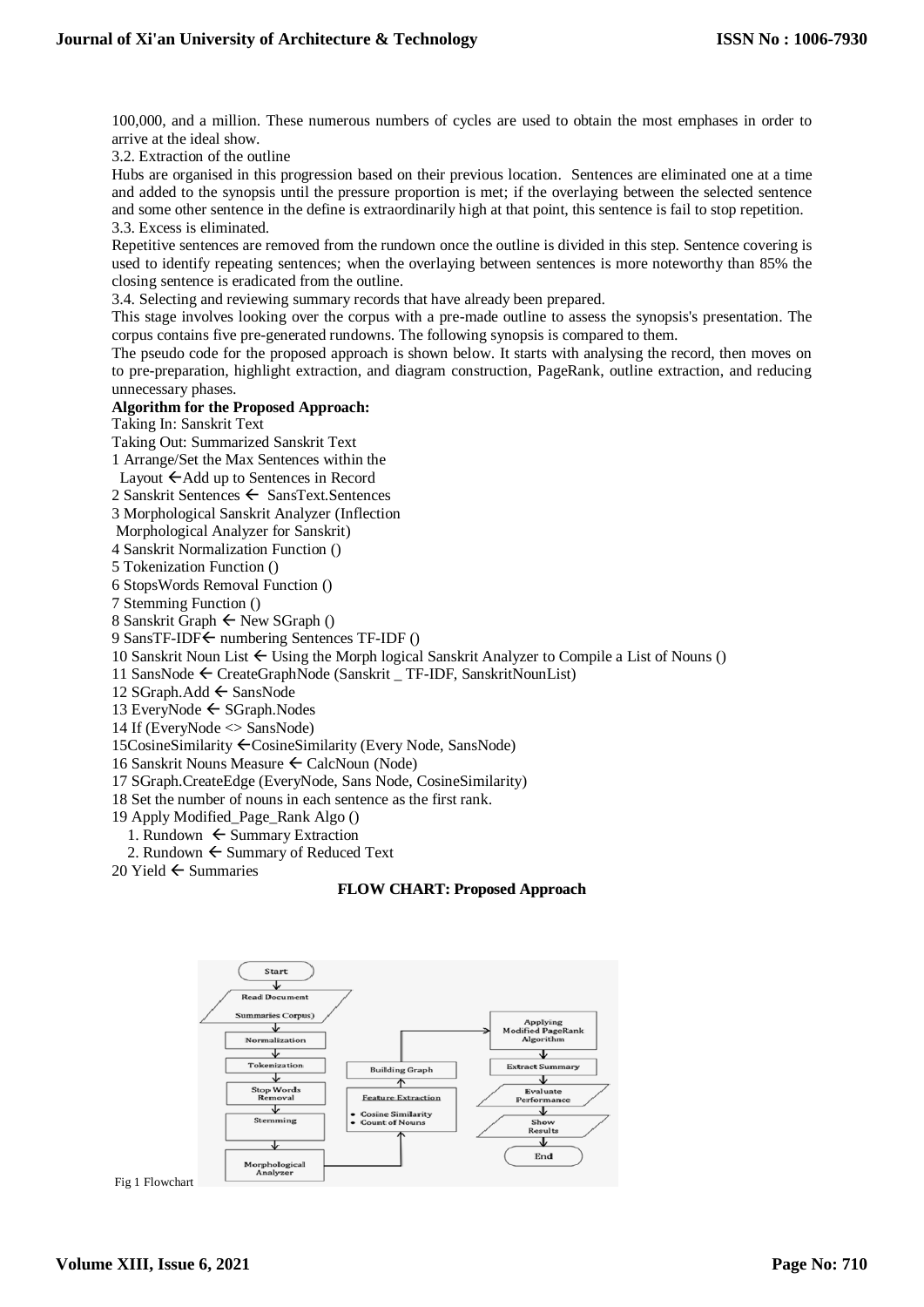#### **4. Sanskrit Text Summarization:**

### Table 1: Sanskrit POS tagger

| S.         | Sanskrit Sentence                                        | <b>POS Tagged Detail</b>                                           |  |  |  |
|------------|----------------------------------------------------------|--------------------------------------------------------------------|--|--|--|
|            |                                                          |                                                                    |  |  |  |
| No         |                                                          |                                                                    |  |  |  |
| S01        | कर्मण्येवाधिकारस्तेमा<br>मा<br>फलेष<br>कदाचन।            | कर्मण्येवाधिकारस्तेमा[_1.1] फलेषु[_7.3]<br>I[PUN_RS]<br>कदाचन      |  |  |  |
|            | कर्मफलहेतुर्भूर्माते सङ्गोस्त्वकर्मणि।।                  | मा[_1.1] कर्मफलहेतुर्भूमति[_7.1] सङ्गोस्त्वकर्मणि ।[PUN_RS]        |  |  |  |
| <b>S02</b> | योगस्थःकुरुकर्माणिसङ्गत्यक्त्वाधनञ्जय।                   | योगस्थःकुरुकर्माणिसङ्ग्रत्यक्त्वाधनञ्जय                            |  |  |  |
|            | सिद्ध्यसिद्ध्योःसमो भूत्वा समत्वं योग उच्यते।।           | ।[PUN_RS]सिद्धाोःसमो[सिद्धासिद्धाोःसमो]                            |  |  |  |
|            |                                                          | भूत्वा[_3.1]समत्वं[_2.1]योग[योग]उच्यते।[PUN_RS]                    |  |  |  |
|            |                                                          |                                                                    |  |  |  |
| S03        | मनीषिणः।<br>कर्मजंबद्धियक्ता<br>हि<br>फलं<br>त्यक्त्वा   | कर्मजबुद्धियुक्ता[1.1]<br>फलं[_2.1]<br>डिAिVी                      |  |  |  |
|            | जन्मबन्धविनिमुत्काःपदंगच्छन्त्यनामयम <b>्।।</b>          | त्यक्त्वा[_3.1]मनीषिण:।[PUN_RS]                                    |  |  |  |
|            |                                                          | जन्मबन्धविनिमुत्काःपदंगच्छन्त्यनामयम <b>् ।[PUN_RS]</b>            |  |  |  |
| S04        | कर्मणामनारम्भान्नेष्कर्म्यपुरूषोऽशुरुते।<br>ਜ਼           | न[AV कर्मणामनारम्भान्नेष्कर्म्यपुरूषोऽशुरुते ।[PUN_RS] न[AV च[AVC] |  |  |  |
|            | संन्यसनादेवसिद्धंसमधिगच्छति।।                            | संन्यसनादेवसिद्धंसमधिगच्छति ।[PUN_RS]                              |  |  |  |
| S05        | नियतं कुरु कर्म त्वं कर्म ज्यायो ह्यकर्मणः। शरीरयाजापि च | नियतं[AVKV] कुरु[P_IoT_2.1] कर्म[कर्म] त्वं[_1.1] कर्म[कर्म]       |  |  |  |
|            | ते न प्रसिद्धेः कर्मणः।।                                 | ज्यायोज्यायो ह्यकर्मणः।[PUN_RS]शरीरयाजापि[शरीरयाजापि] च[AVC]       |  |  |  |
|            |                                                          | ते[SND_m_1.3] न[AV प्रसिद्धेः[_5.1/6.1] कर्मणः ।[PUN_RS]           |  |  |  |
|            |                                                          |                                                                    |  |  |  |

Fig: 2.1: Sanskrit Summarization Text

#### Summary generated by graph-based approach

कदलीवृक्षस्य शलाट्ः हरितवर्णीयः भवति । कदलीपर्णं बृहदाकारकं पञ्चषप अदमितदीर्धम्, अधिक विशालम् च भवति| बौद्धाः कदली-वृक्षं पवित्रं मन्यन्ते | कदलीवृक्षस्य पुष्पं, शलाटुः, फलं च आहररुपेण उपयुज्यते | काभिः चित् भारतीयभाषाभिः कदली इति एव उच्यते | पक्वानि कदलीफलानि कदली-पुष्पम् यदा शलाटुः पक्वं अवति तदा वृक्षं कर्तयन्ति |

Fig: 2.2: Sanskrit Summarization Text

१.कर्मण्येवाधिकारस्ते मा फलेषु कदाचन। मा कर्मफलहेतुर्भूर्मा ते सङ्गोस्त्वकर्मणि।।२-४७ २. योगस्थः कुरु कर्माणि सङ्गं त्यक्त्वा धनञ्जय। सिद्ध्यसिद्ध्योः समो भूत्वा समत्वं योग उच्यते।।२-४८ ३. कर्मजं बुद्धियुक्ता हि फलं त्यक्त्वा मनीषिणः। जन्मबन्धविनिमुत्काः पदं गच्छन्त्यनामयम्।।२-५१ ४. न कर्मणामनारम्भान्नैष्कर्म्यं पुरूषोऽशुरुते। न च संन्यसनादेव सिद्धं समधिगच्छति।।३-४ ५. नियतं कुरु कर्म त्वं कर्म ज्यायो ह्यकर्मणः। शरीरयाञापि च ते न प्रसिद्धेः कर्मणः।।३-८

### **Summarized Text**

१.कर्मण्येवाधिकारस्ते मा फलेषु कदाचन। मा कर्मफलहेतुर्भूर्मा ते सङ्गोस्त्वकर्मणि।।२-४७ २.

नियतं कुरु कर्म त्वं कर्म ज्यायो ह्यकर्मणः। शरीरयाञापि च ते न प्रसिद्धेः कर्मणः।।३-८

योगस्थः कुरु कर्माणि सङ्गं त्यक्त्वा धनञ्जय। सिद्ध्यसिद्ध्योः समो भूत्वा समत्वं योग उच्यते।।२-४८ ३.

कर्मजं बुद्धियुक्ता हि फलं त्यक्त्वा मनीषिणः। जन्मबन्धविनिमुत्काः पदं गच्छन्त्यनामयम्।।२-५१ ४.

Fig: 2.3: Sanskrit Summarization Text

#### **V Experimentation and results**

5. 1. Dataset (Corpus)

The Digital Corpus of Indo-Aryan (DCS) could be a Sandhi-split corpus of Indo-Aryan texts with full morphological and lexical analysis.Words is retrieved from the wordbook through an easy question or a wordbook page. for every lexical unit contained within the corpus, DCS provides the entire set of occurrences and a applied math analysis supported historical principles.

The text interface shows all contained texts alongside their textual matter lexical and morphological analysis. 5.2. Analysis Metrics

Exactness, recall, and F-measure are used to calculate the analysis. Formula (4), Formula (5), and Formula (6) will be used to calculate the value of exactness recall and F-measure.

Precision: Measuring the correct text size provided by the system.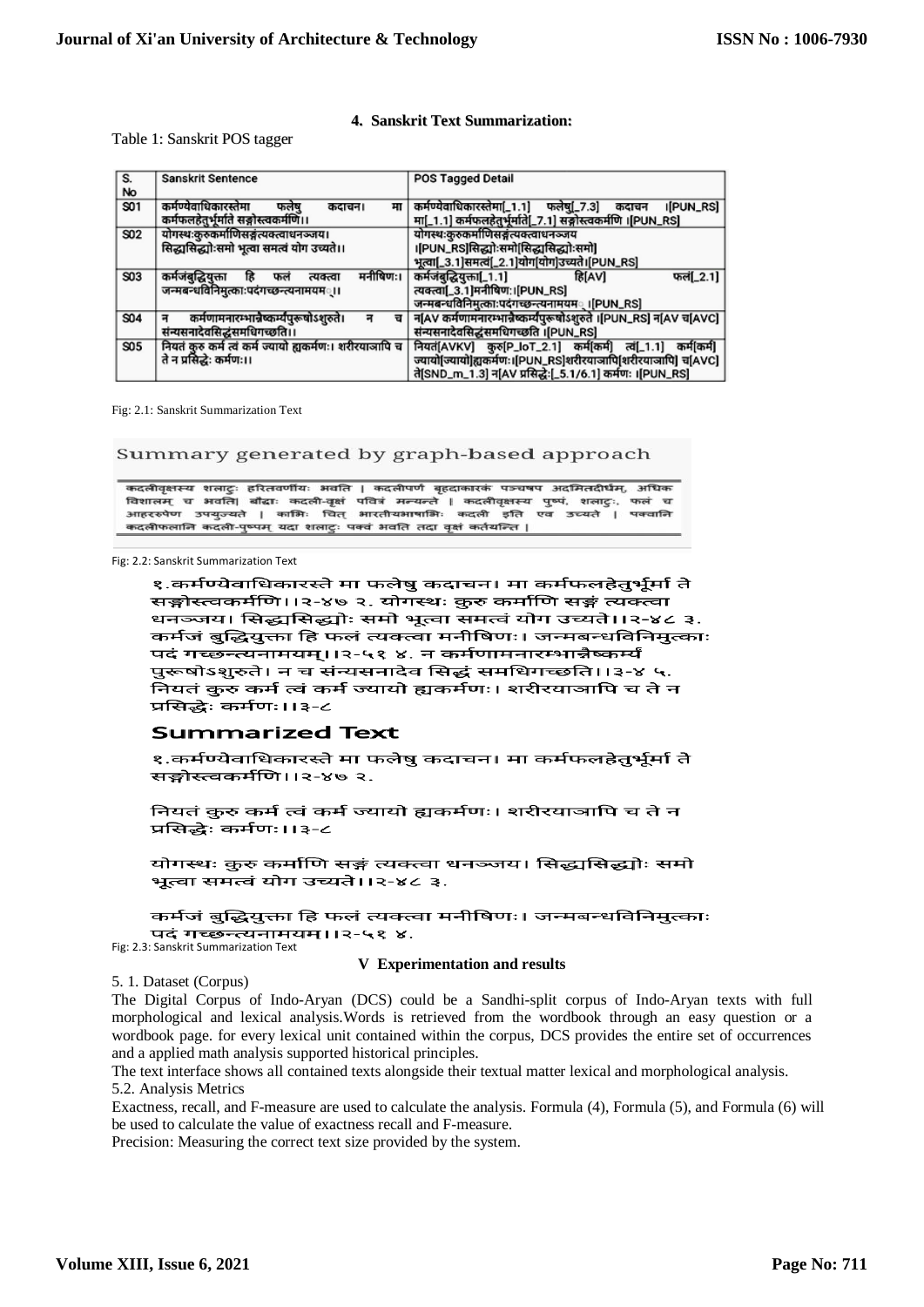$$
Precision = \frac{Extracted Summary \cap Provided Summary}{Extracted Summary} \qquad (4)
$$

Recal: This reminder system contains data that reflects the quantitative relationships of the extracted related passage.

$$
Recal = \frac{Extracted\ Summary\cap Provided\ Summary}{Provided\ Summary} \tag{5}
$$

F-measure: Establishes a balanced relationship between the recall and exactness metrics.

**F-measure** = 
$$
\frac{2*Precision*Recall}{Precision+Recall}
$$
 (6)  
5.3. Setup for the experiment

This section provides an example of how PageRank can be changed. Figure Three shows the record sculptural as a graph, every node with inside the diagram takes its initial rank. Table four displays associate degree information. There are numbered and listed examples of Indo-Aryan POS in the table. Fig. 4 indicates the format as soon as applying modified PageRank components with ten, zero iterations; every node within the diagram has its new text weight. Fig. 4 shows the closing ranks of format nodes, in line with the figure node that

represent sentence Se01, Se03, Se09 come returning the nice rank for that reason it's enclosed within the outline. 5.4. Discussion and analysis of the findings

This subcategory examines the system's outcomes and compares them to the outcomes of other techniques. Table 5 displays the formula outcomes after numerous iterations.





Fig. 5 Evaluation of performance in comparison to other research

when the wide variety of iterations is multiplied to 1,00,00 iterations, the findings in the table show that the performance of the algorithm will improve, and after 1,00,00 iterations or more, the performance will stabilize. Figure 5 and Table 2 shows the performance indicators for different iteration times. Table 3 and Figure 6 compare the findings of the present survey to the results of other surveys.

# **Table 2 Table 3**

With a large number of iterations, the algorithm's compared to other works findings are evaluated.

| Num of           | <b>Precisions</b> | <b>Recalls</b> | F-              |                        |                   |                |               |
|------------------|-------------------|----------------|-----------------|------------------------|-------------------|----------------|---------------|
| <b>Iteration</b> |                   |                | <b>Measures</b> | <b>Method</b>          | <b>Precisions</b> | <b>Recalls</b> | $F-$          |
|                  | 62.897            | 67.581         | 61.921          |                        |                   |                | <b>Measur</b> |
| 1,0              |                   |                |                 |                        |                   |                | es            |
|                  |                   |                |                 | Lex Rank               | 51.031            | 56.514         | 50.601        |
| 1,00             | 62.765            | 67.423         | 61.756          | <b>Text Rank</b>       | 50.887            | 56.223         | 49.810        |
| 1,000            | 64.598            | 70.270         | 64.123          | Statistical & Semantic | 57.621            | 58.801         | 58.200        |
| 1,00,00          | 68.748            | 72.932         | 67.981          | Analysis               |                   |                |               |
| 1,00,00,0        | 68.751            | 72.931         | 67.983          | PageRank Algorithm     | 054               | 047            | 051           |
| 1,00,00,00       | 68.754            | 72.934         | 67.985          | Proposed Method        | 68.753            | 72.945         | 67.991        |
|                  |                   |                |                 |                        |                   |                |               |